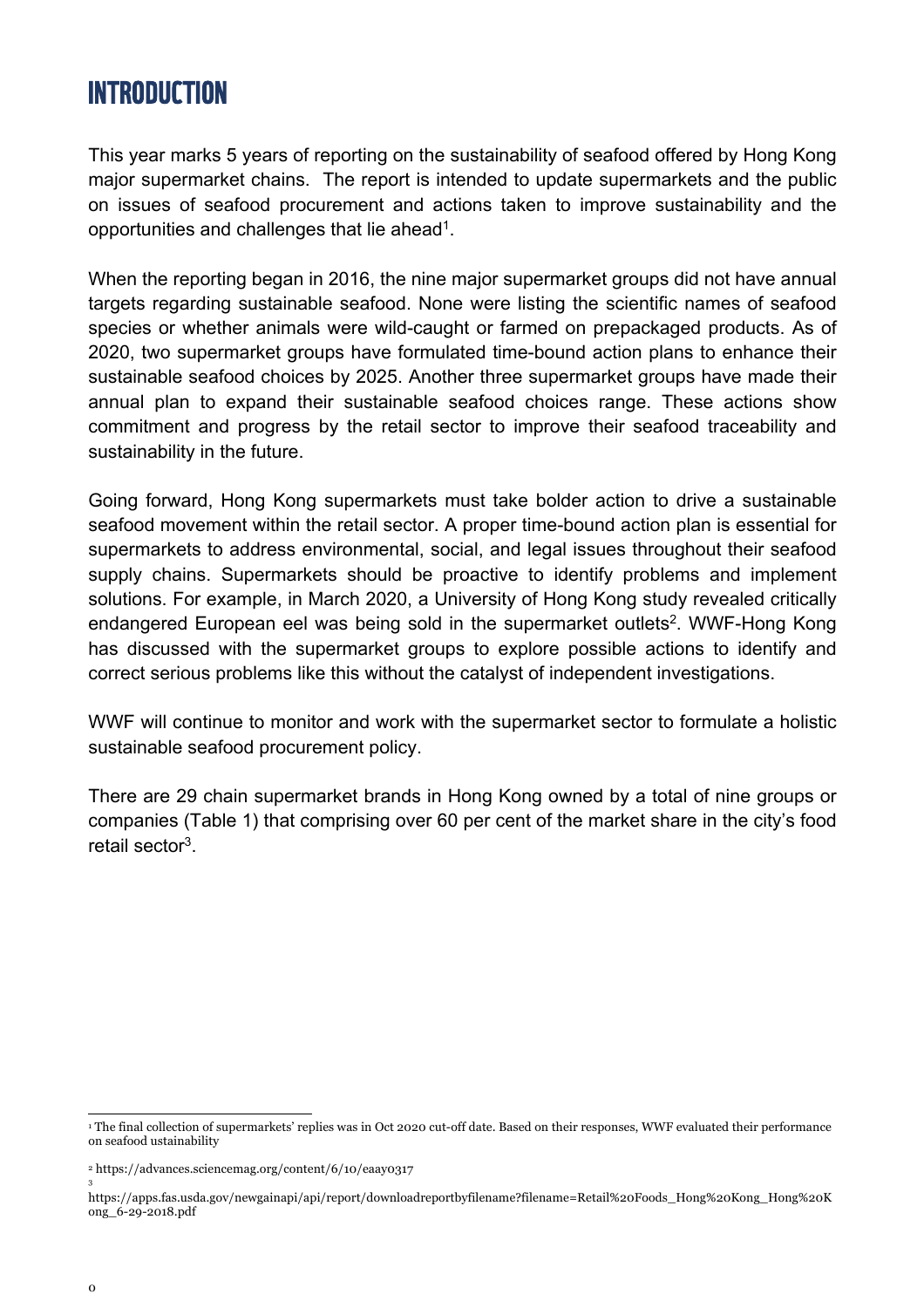# **Table 1. Nine supermarket groups and their brands**

| <b>Group name/</b><br>company             | <b>Supermarket brand</b>                                                                                                                                                            |
|-------------------------------------------|-------------------------------------------------------------------------------------------------------------------------------------------------------------------------------------|
| <b>AEON Stores</b>                        | <b>AEON STYLE, AEON Supermarkets</b>                                                                                                                                                |
| A.S. Watson                               | PARKnSHOP Frozen Store, PARKnSHOP<br>Supermarket, PARKnSHOP Superstore,<br>International by PARKnSHOP, Taste, Fusion<br>by PARKnSHOP, Gourmet, Great, SU-PA-DE-<br>PA, Food Le Parc |
| <b>CEC</b> International<br>Holdings Ltd. | 759 Store, 759 Store Frozen Market and 759<br><b>Store Supermarket</b>                                                                                                              |
| <b>City Super</b>                         | <b>City Super</b>                                                                                                                                                                   |
| <b>CR Vanguard</b>                        | CR Vanguard, U select                                                                                                                                                               |
| Dah Chong Hong<br><b>Holdings Limited</b> | DCH Food Mart Deluxe and DCH Food Mart                                                                                                                                              |
| Dairy Farm                                | Jasons Food & Living, Marketplace by Jasons,<br>Oliver's the Delicatessen, ThreeSixty,<br>Wellcome Supermarket, Wellcome Superstore                                                 |
| Moretide Investments<br>Ltd.              | Kai Bo Food Supermarket                                                                                                                                                             |
| <b>YATA Limited</b>                       | YATA Department Store, YATA supermarket                                                                                                                                             |

# **Table 2. Six key elements of a sustainable seafood procurement policy**

|                | <b>Key Area</b>                         | <b>Description</b>                              |  |  |
|----------------|-----------------------------------------|-------------------------------------------------|--|--|
| 1              |                                         | Stop selling species which are listed           |  |  |
|                | Avoid selling threatened species        | as critically endangered, endangered,           |  |  |
|                |                                         | or vulnerable on the IUCN Red List <sup>4</sup> |  |  |
| $\overline{2}$ |                                         | Adopt a clear seafood target with a             |  |  |
|                | Sustainable seafood target and          | defined timeline using the WWF                  |  |  |
|                | promotion                               | Seafood Guide or labels such as MSC             |  |  |
|                |                                         | and ASC                                         |  |  |
| 3              | No harmful chemicals (including         | Proactively monitor and testing of              |  |  |
|                | antibiotics)                            | seafood products for potential                  |  |  |
|                |                                         | chemical residues including antibiotics         |  |  |
| 4              | Proper labels with detailed information | Provide scientific name, country of             |  |  |
|                |                                         | origin and production method on                 |  |  |
|                |                                         | products packaging or signage                   |  |  |
| 5              | Eliminate alleged human rights abuse    | Monitor supply chains for potential             |  |  |
|                |                                         | abuse, communicate with suppliers to            |  |  |

<sup>4</sup> http://www.iucnredlist.org/about/introduction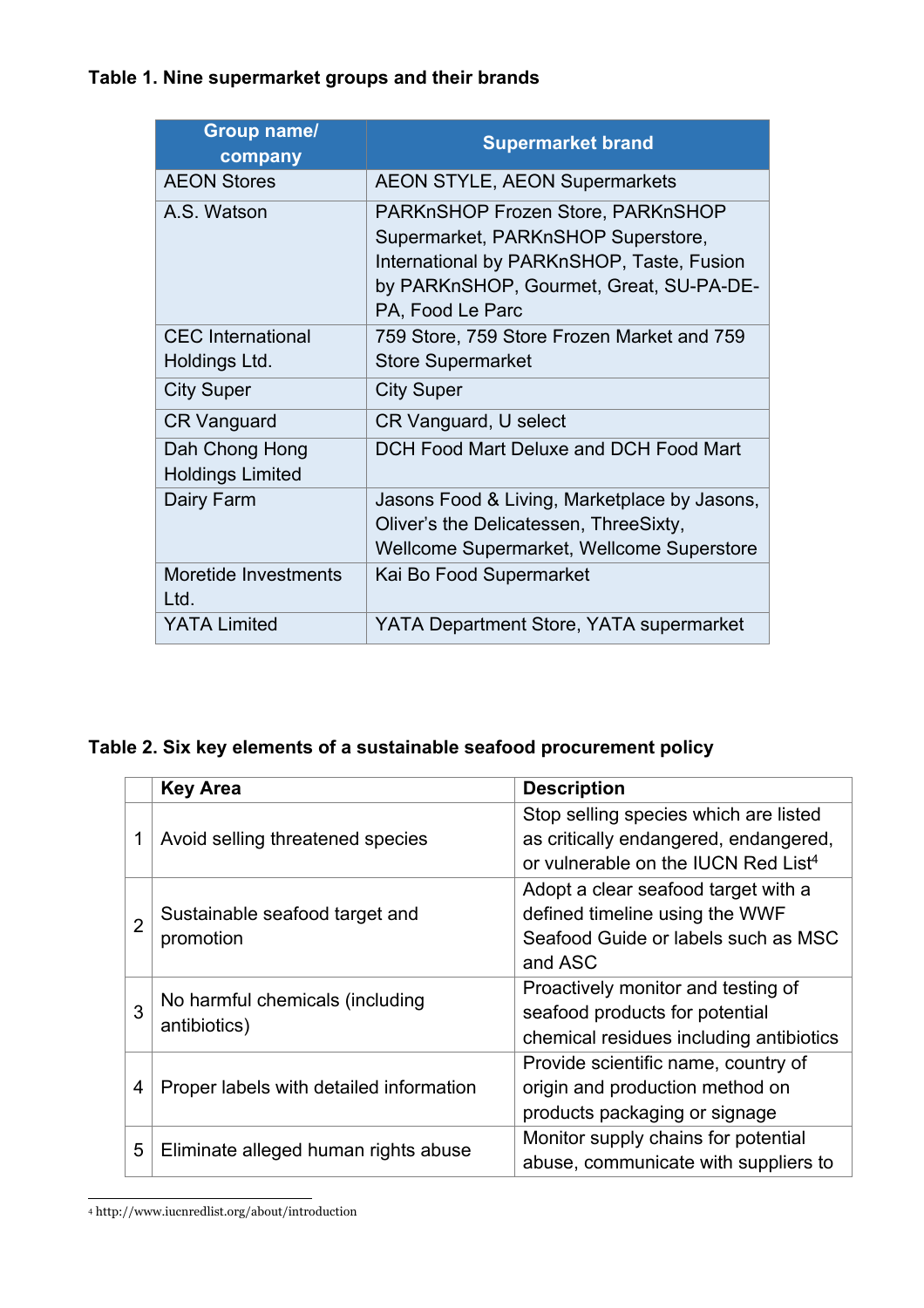|   |                             | improve the practice within a specific<br>timeframe and at best use third-party<br>auditors |  |
|---|-----------------------------|---------------------------------------------------------------------------------------------|--|
| 6 | <b>Public announcements</b> | Embracement a comprehensive policy                                                          |  |
|   |                             | with regular progress reports                                                               |  |
|   |                             | accessible by the public                                                                    |  |

# **SCORING**

In order to evaluate seafood sustainability progress, we look at six key elements of an effective program (Table 2). We assess information provided directly from each supermarket group – mainly through email communication and over the phone – to analyse performance each year. Based on the performance indicators below, we assign scores from 0 to 10 for each criterion and arrive at an overall average score for each supermarket group for that year (Table 3).

| <b>Performance</b><br><b>Indicator</b> | <b>Scoring Allocation</b>                                                                                 |
|----------------------------------------|-----------------------------------------------------------------------------------------------------------|
| $\overline{0}$                         | Nothing has been shared                                                                                   |
| 1                                      | No progress has been updated                                                                              |
| $\overline{2}$                         | Took minimal action                                                                                       |
| 3                                      | Some action is taken, likely in response to government regulations                                        |
| 4                                      | Followed government regulations and/or did extra monitoring or work<br>(but no further details disclosed) |
| 5                                      | Asked suppliers to take the lead or the supermarket undertook half of<br>the initiative                   |
| 6                                      | Undertook improvement and explored alternatives (but no timeline)                                         |
| $\overline{7}$                         | Took proactive action and worked with suppliers/vendors                                                   |
| 8                                      | Set up targets and a timeline, but did not publicly disclose                                              |
| 9                                      | Set up targets, timeline, and worked with suppliers/vendors                                               |
| 10                                     | Fully fulfilled the requirements of the initiative                                                        |

| Table 3. Performance indicator to assign score to supermarket groups |  |  |  |  |  |
|----------------------------------------------------------------------|--|--|--|--|--|
|----------------------------------------------------------------------|--|--|--|--|--|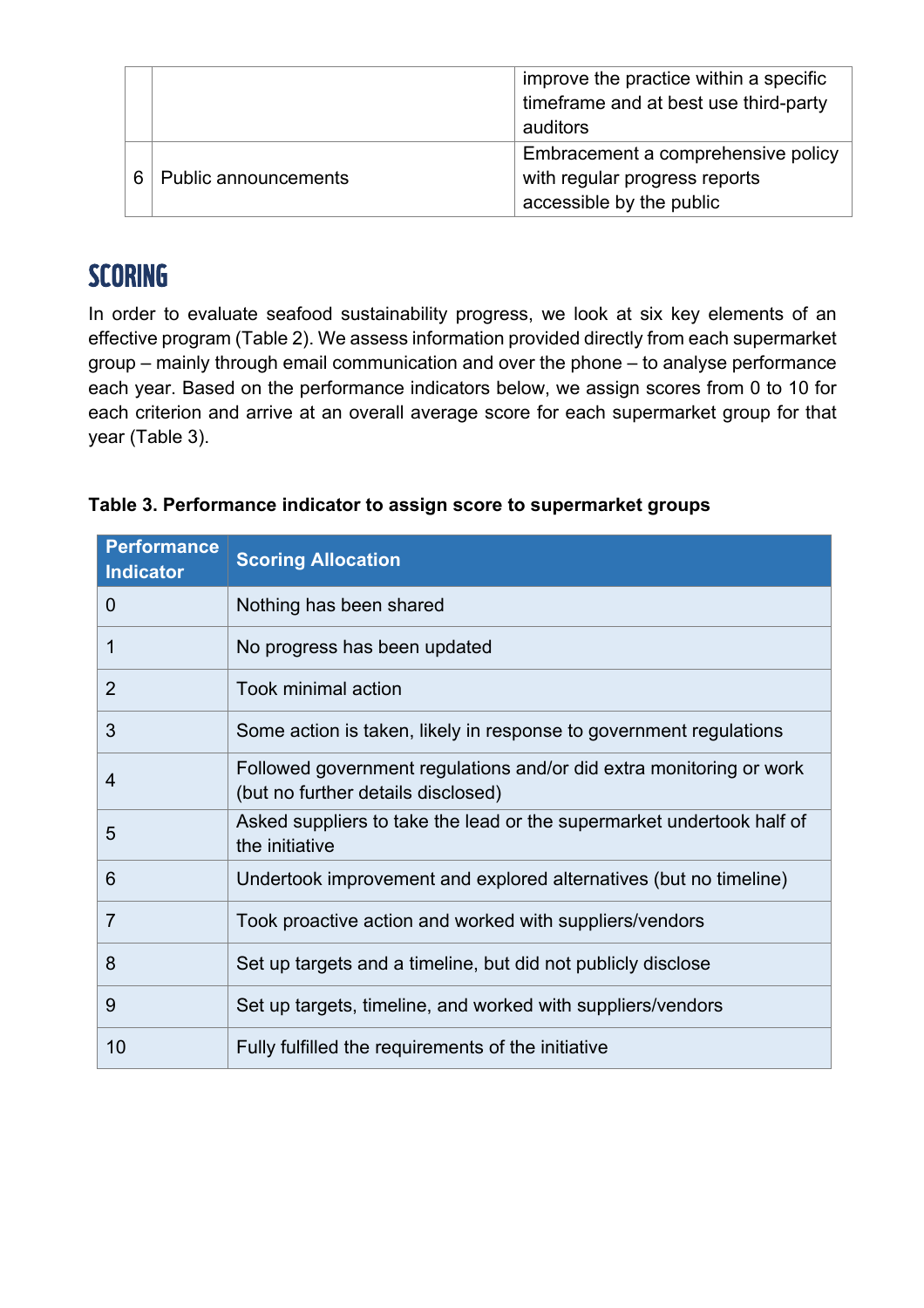# NINE SUPERMARKET GROUPS' PERFORMANCES AND COMMITMENT PROGRESS

# **Supermarket Group 1 – A.S. Watson (PARKnSHOP Frozen Store, PARKnSHOP Supermarket, PARKnSHOP Superstore, International by PARKnSHOP, Taste, Fusion by PARKnSHOP, Gourmet, Great, SU-PA-DE-PA, Food Le Parc)**

#### **Avoid selling threatened species (score: 8)**

A.S. Watson has reduced the stock-keeping unit of golden threadfin bream from 2 items to 1 on shelves. The management team is encouraging their consignee to source other, less threatened alternatives. The company has signed the WWF-Hong Kong "No Shark Fin Corporate Pledge". The company was informed they were selling critically endangered and potentially illegal imported European eel in their outlets based on the recent Hong Kong University study findings. Its management team took a prompt action to replace those prepackaged frozen European eels to non-threatened conger eel. At its sushi counters, the company has substituted its existing eel to non-threatened shortfin eel since end of June 2020. To verify the identity of stated eel species, the company is planning to take random DNA tests in future.

#### **Sustainable seafood targets and promotion (score: 8)**

Last year A.S. Watson committed to increase sustainable seafood products to 40% at its Taste and Fusion supermarket outlets. This has been achieved. The company has introduced 56 sustainable seafood items to 62 items. The company intends to increase share of Marine Stewardship Council (MSC), Aquaculture Stewardship Council (ASC) certified, and WWF assessed as sustainable seafood sales by 30 percent or more by 2025 to follow suit what AEON Japan had set its sustainable seafood target to increase share of MSC and ASC certified seafood sales by ten percent in 2015<sup>5</sup>.

## **No harmful chemicals (including antibiotics) (score: 8)**

A.S. Watson established a regular testing program to testify malachite green and its metabolite, nitrofurans, and heavy metals in its Food Safety Laboratory. The company will test 2-3 lived or chilled seafood samples from each supplier every month. Also, the team will test 1-2 frozen seafood samples per month. The company shares monitoring news and provides safety alerts to avoid food safety incidents and expand its chemicals testing scope, if necessary.

## **Proper labels with detailed information (score: 6)**

A.S. Watson is taking gradual steps to add scientific names on salmon products, usually 7 stock-keeping units. The company has added production method (wild-caught or farmed) on 81 seafood items already. The company is encouraging its suppliers to provide such information to make its seafood products have greater transparency.

<sup>5</sup> https://www.intrafish.com/news/japans-retail-giant-aeon-to-boost-asc-msc-labeled-sales/1-1-649162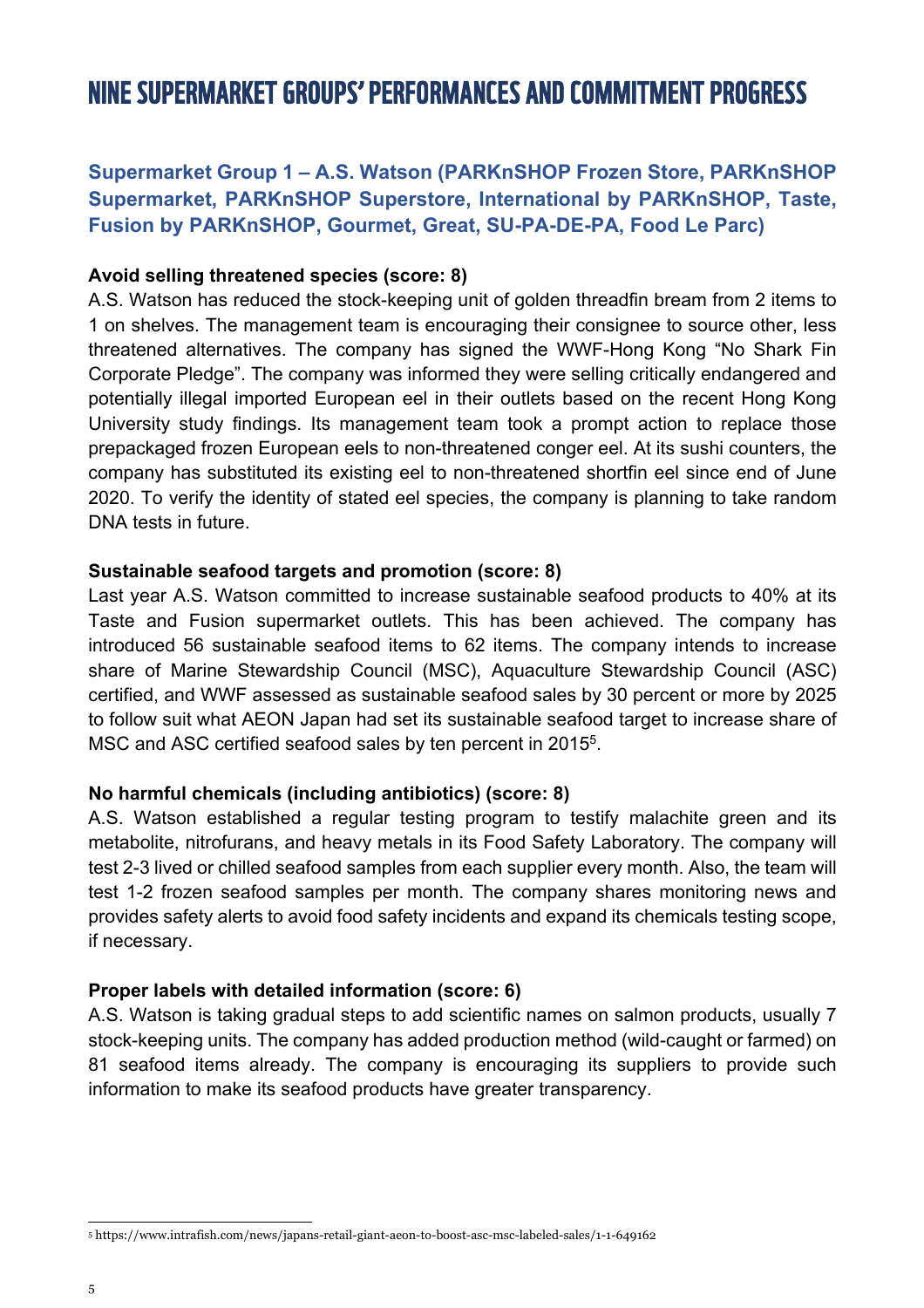## **Eliminate alleged human rights abuse (score: 9)**

The company is a member of the Business Social Compliance Initiative (BSCI)and it is committed to ensuring its suppliers do not engage in human trafficking and slavery. The company has set up its code of conduct to safeguard human right in its supply chain.

### **Public announcements (score: 8)**

A.S. Watson adopts MSC, ASC, Accredited Fish Farm Scheme (AFFS), and WWF-Hong Kong seafood guideline to source sustainable seafood products. The company commits to do regular press advertisements and demonstrations to promote sustainable seafood to consumers. From June to August 2020, the company did weekly promotion to promote local farmed sustainable seafood in different stores. To encourage customers to purchase sustainable seafood, the company has placed in-store POSM and shelf-talkers with the WWF-Hong Kong seafood guide logo to indicate sustainable seafood in outlets. The management team will conduct regular check and provide sustainable seafood list to ensure the placements of those talkers are appropriate.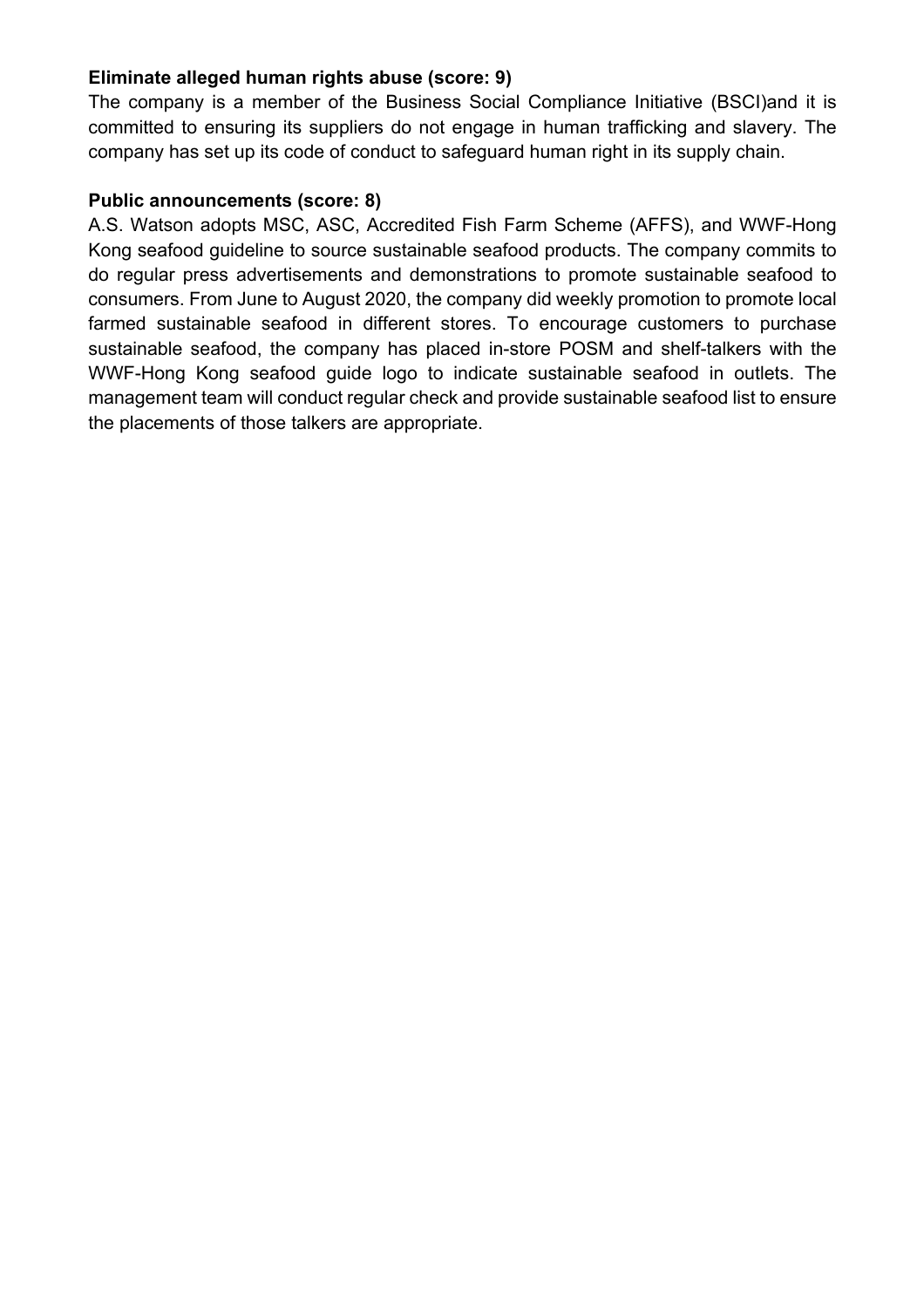# **Supermarket Group 2 – AEON Stores (AEON STYLE, AEON Supermarkets)**

#### **Avoid selling threatened species (score: 7)**

AEON has removed golden threadfin bream and started to screen all its by-products in order to phase out this threatened species in its supply chain. The company has also signed WWF-Hong Kong's "No Shark Fin Corporate Pledge". The company has committed to engage its consignees to reduce selling shark and related products at their consignment counters<sup>6</sup>. However, the company has not committed stop selling bluefin tuna and Japanese eel, both of which are listed as threatened species from IUCN. The company will occasionally promote and sell full-cycle farmed bluefin tuna from Japan during its promotional activities in Japan Fair. The company has only confirmed to limit its sales volume of bluefin tuna and ensure they can be traced back to full-cycle aquaculture. Further, the company was informed of the risk of selling illegal European eel. Its management team has stopped selling European eel and requested its suppliers to submit certificates to verify all eel products are not European ones. The company will request its eel suppliers provide DNA test results at least 1-2 time(s) per year. At this stage, the company is selling endangered American eel. They are looking for other less threatened eel product to replace the endangered ones.

#### **Sustainable seafood targets and promotion (score: 8)**

In 2019, the company achieved its 3% sustainable seafood target. Taking the lead to drive seafood sustainability in retail sector, AEON has set up a time-bound action plan aiming for at least 10% of its seafood sales are from MSC and ASC certified products by 2025, from about 4% by the end of 2020. AEON will continue to introduce sustainable seafood products, especially its own brand TOPVALU, to its outlets<sup>7</sup>.

AEON will regularly promote those items with the MSC and ASC logo at least 1-2 times a year. In order to gain traction, the company continues to promote sustainable seafood through cooking demonstrations and food tastings every month.

#### **No harmful chemicals (including antibiotics) (score: 6)**

AEON requires that its seafood suppliers provide health certifications and undertake chemical tests on risky products. It conducts its own voluntary chemical tests on suspicious seafood items. Its quality assurance team will monitor Hong Kong and foreign food safety alerts to respond, if necessary. However, the company does not have clear guidelines or a system to monitor chemicals used in seafood.

## **Proper labels with detailed information (score: 8)**

To let consumers make informed seafood choice, AEON aims to place scientific names and production method (wild-caught or farmed) on 40% and 30% of its seafood products, respectively, by the end of 2020.

<sup>6</sup> AEON has only committed its (direct) business operations are no longer selling shark fin and related products. The relationship with its consignee is a tenant, AEON has encouraged them to remove shark fin. The no shark fin pledge has not covered those indirect business at the moment. It is the reason why we still can see shark fin businesses in shopping malls managed by committed property management companies. Tenants / consignees of A.S. Watsons also have this issue.

<sup>7</sup> AEON's seafood target is based on the sale. Its 2025 target is 10% of MSC, ASC. Right now, the target is measured by the sale of sustainable seafood (incl. the green and yellow seafood items assessed by us). Last year target was 3%, the company has been asked to have a growth on its seafood target, so they set the target to 4% this year. Using it as a baseline, the company needs to reach at least 10% of its seafood sales are from MSC and ASC certified products by 2025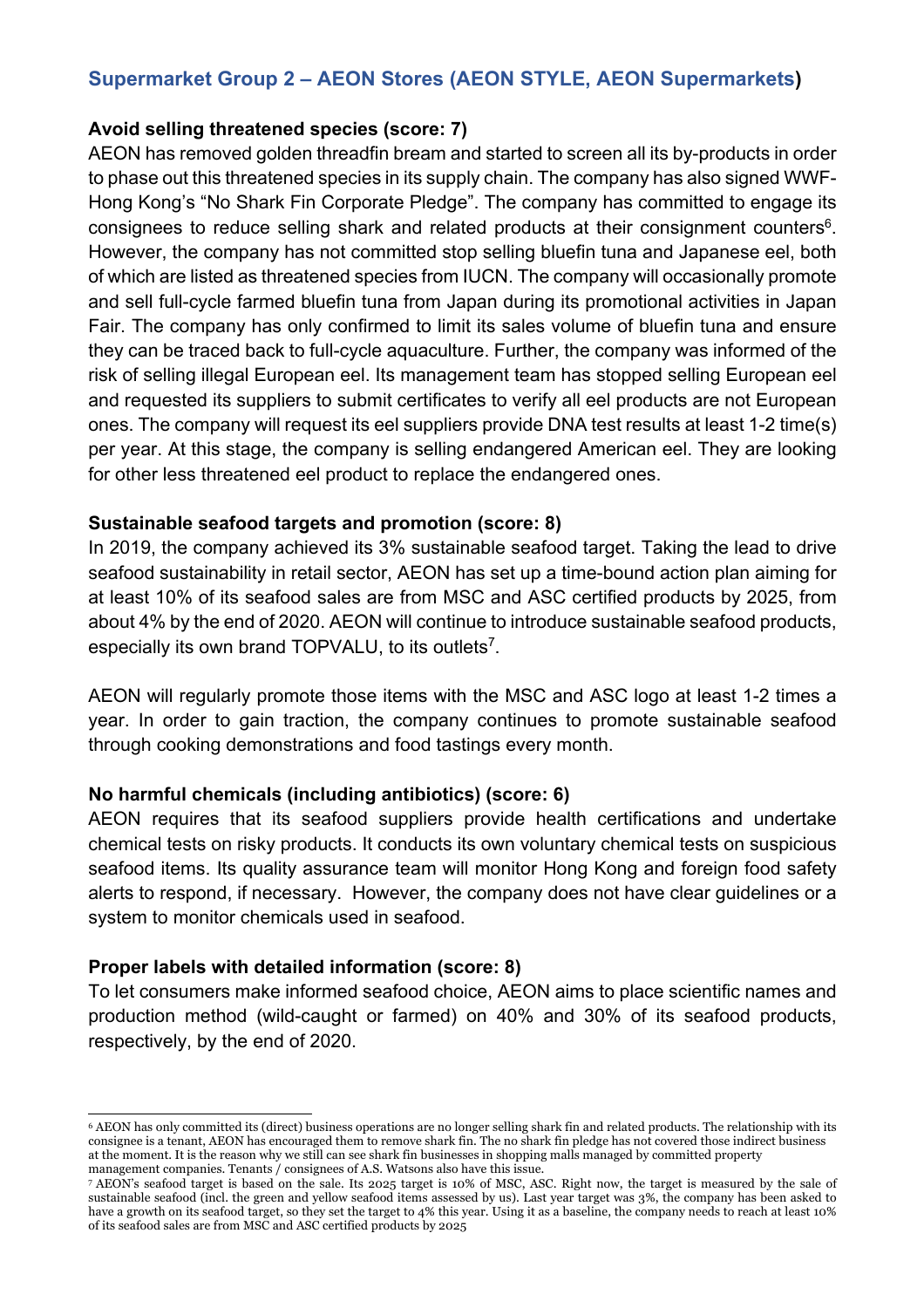## **Eliminate alleged human rights abuse (score: 9)**

AEON has set up its own human right policy and code of conduct for its suppliers. The code of conduct covers 13 points, including the prohibition of child labour and forced labour, and assurance of appropriate working hours and fair compensation. All AEON's suppliers are required to follow these standards.

# **Public announcements (score: 8)**

To promote its sustainable seafood in a regular basis, AEON promotes its TOPVALU MSCor ASC-certified products with demonstrations and food tasting activities every month. The company will also select some MSC- or ASC-certified seafood to promote at least once per year. AEON will place the WWF-Hong Kong Seafood Guide Logo tag on sustainable seafood products. The company has followed MSC, ASC, and WWF-Hong Kong guidelines to source sustainable seafood and is considering to share those details publicly.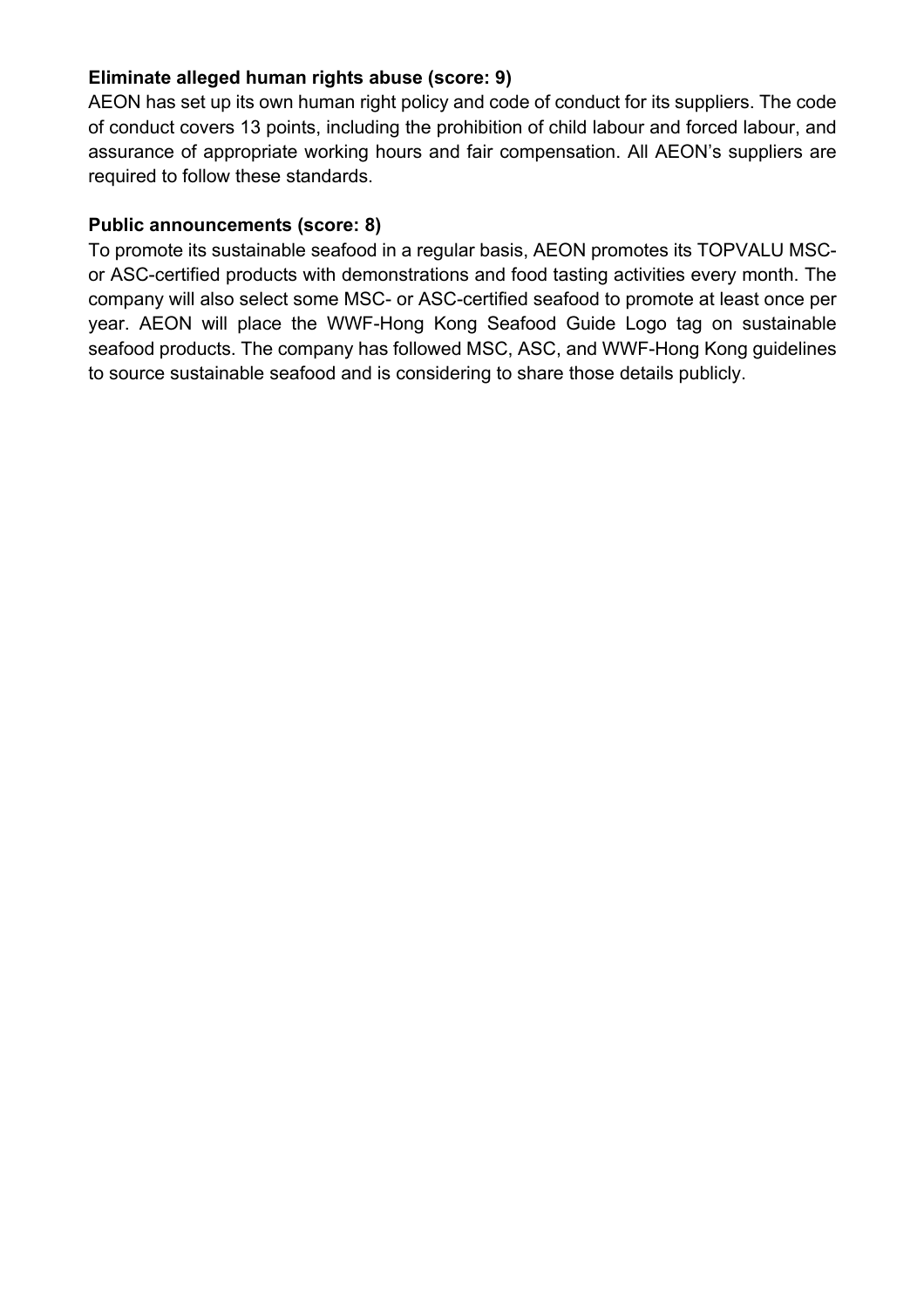# **Supermarket Group 3 – City Super**

#### **Avoid selling threatened Species (score: 8)**

City Super committed to cease selling golden threadfin bream (including by-products, such as imitation crab sticks). To mitigate the risk of selling endangered freshwater eel species, the company has stopped selling endangered Japanese eel and potentially illegal imported European eel in its seafood and sushi counters. The company is selling non-threatened conger eel as an alternative to replace endangered eel on its shelves. Further, the company committed selling full-cycle farmed bluefin tuna from Kindai University in Japan and are aware of the rising concerns of illegal wild-caught bluefin tuna in fish farms in Europe<sup>8</sup>.

#### **Sustainable seafood targets and promotion (score: 8)**

City Super has introduced 38 sustainable seafood products (MSC-, ASC-certified, or WWF endorsed) since 2019. Sustainability is one of the main requirements to its business partners. The company has set a target to add an additional 20% sustainable seafood items in its outlets in the upcoming 12 months. The company will continue to hold at least one promotional activity to raise public interest in sustainable seafood every year.

#### **No harmful chemicals (including antibiotics) (score: 7)**

City Super goes beyond the legal requirement to monitor chemicals in seafood. It tracks emerging issues through research and studies from overseas authorities and institutions. The company will arrange periodical lab tests on selected chemicals, for example, histamine and other drugs, to monitor chemicals levels of selected seafood items.

Before being sold in City Super's outlets, the products suppliers need to provide chemical analysis report based on a risk-based approach that includes the safety risk of those products, the environment of the seafood origins, and relevant laws and regulations of the sourced countries. Prior to placing on shelves, the provision of lab test reports is compulsory for high-risk seafood products

#### **Proper labels with detailed information (score: 8)**

According to last scorecard, City Super committed to add scientific name on 16 seafood items in the time frame of 2019-20. All enhancements will be done by the end of 2020. The company is planning to add scientific name on shellfish to increase its seafood transparency. The company has added wild-caught or farmed on its salmon products at the fresh seafood counter. The company has planned to list out production method details on frozen seafood. Compared with last year, there will be additional 50% more seafood products that are shown whether wild-caught or farmed on price cards that will be tagged

#### **Eliminate alleged human rights abuse (score: 6)**

City Super is cautious when sourcing seafood products from Southeast Asia that are potentially associated with human rights issues. At this stage, the company is exploring the feasibility to initiate a supplier code of conduct to emphasize such issues. Further, the company stated its stance on human right abuse. Once they identify the cases, they will stop carrying products from companies that face alleged human right violations immediately.

<sup>8</sup> To clarify, the retailers are concerning the traceability of the farmed bluefin tuna to avoid the risk of laundering illegal/ wild caught bluefin tuna in supply chain.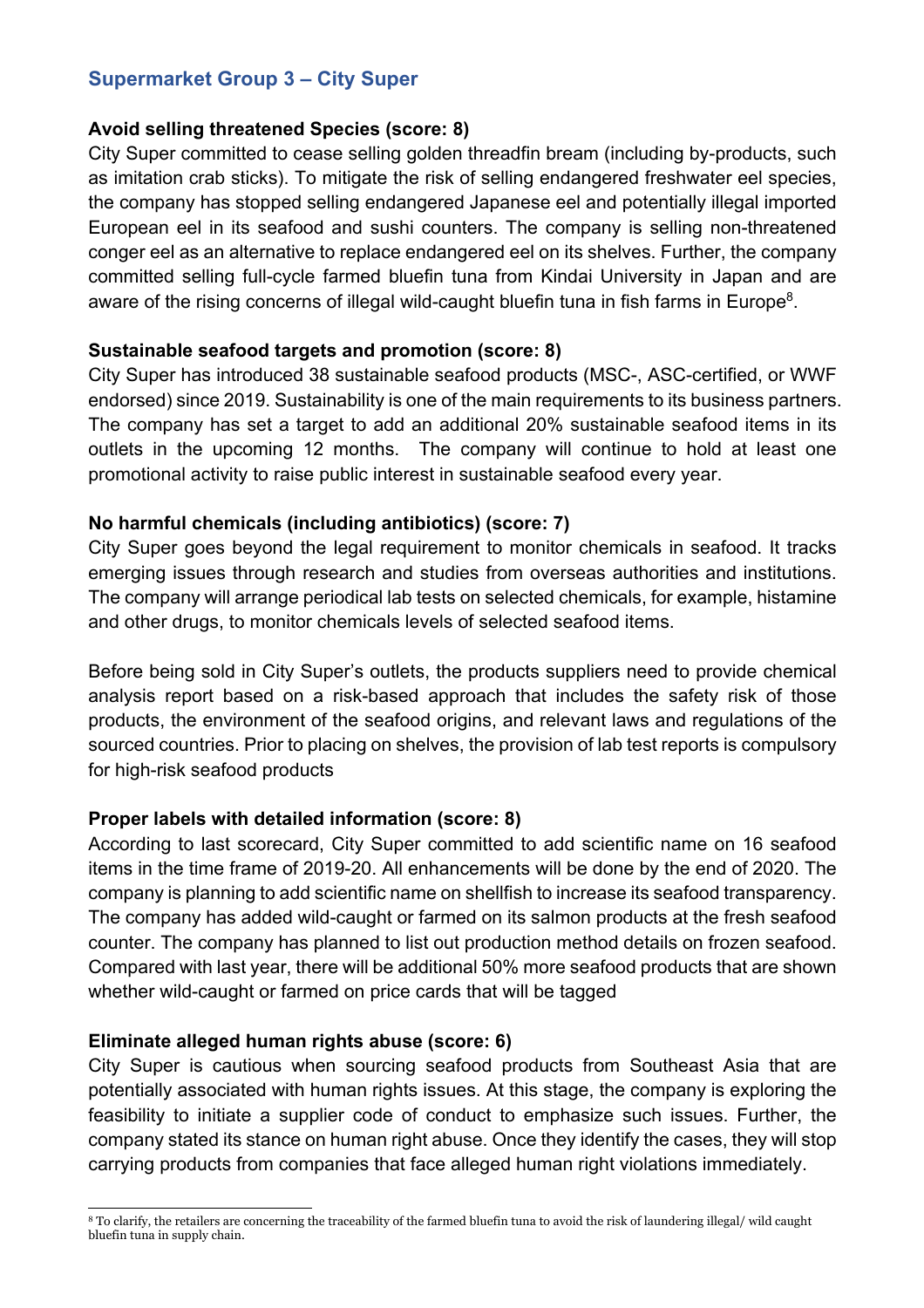# **Public announcements (score: 7)**

City Super has committed to do at least one sustainable seafood activity yearly to gain public interest. The retailer worked with MSC to do a sustainable seafood month to promote MSCcertified seafood products at its stores last November. The company plans to deliver more seafood sustainability message through its E-shop platform in the coming months. The platform will include a designated page to highlight sustainable seafood.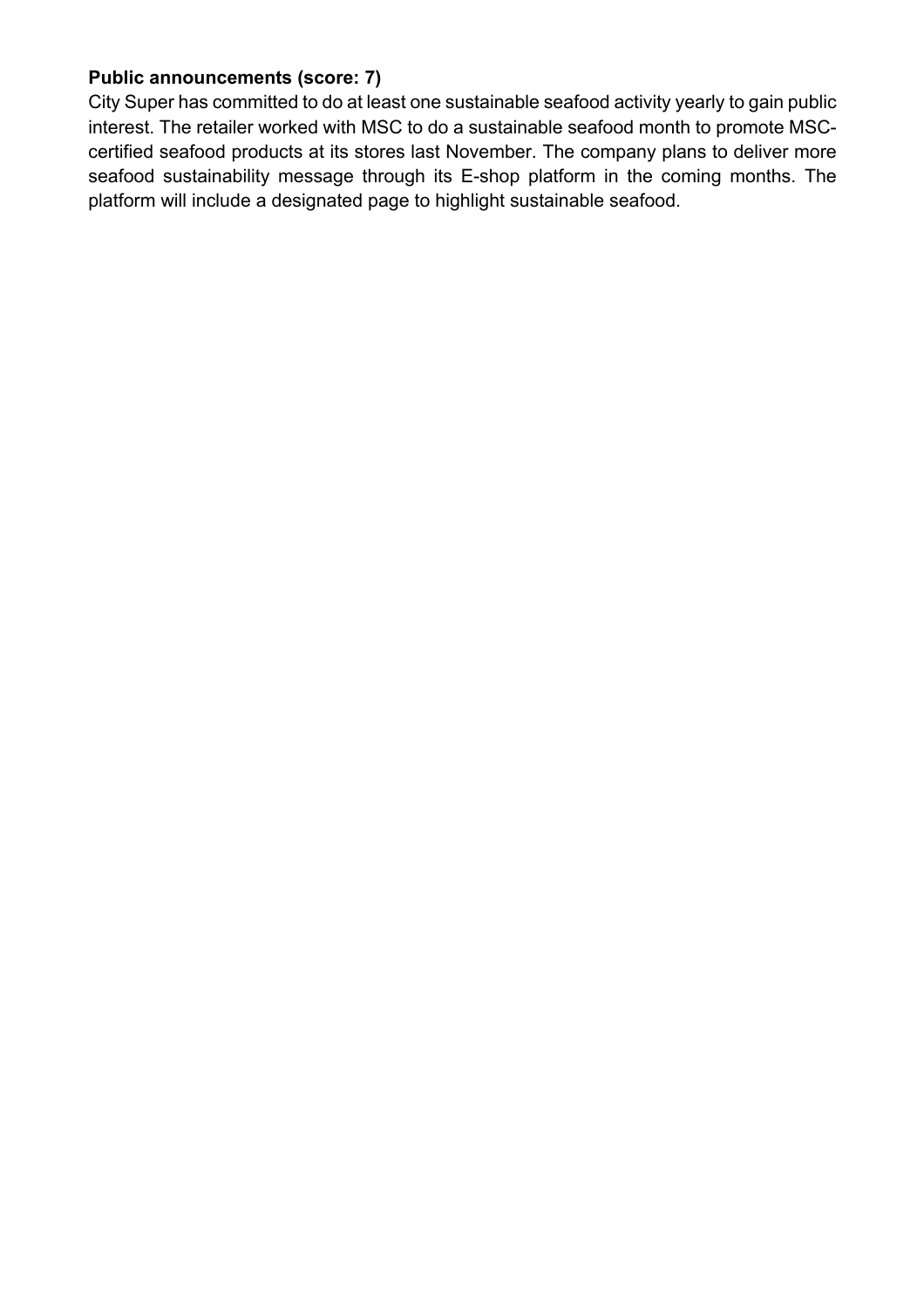# **Supermarket Group 4 – YATA Limited (YATA Department Store, YATA supermarket)**

#### **Avoid selling threatened Species (score: 4)**

Based on discussions with YATA, the company is selling at least 5 threatened species in its outlets, specifically golden threadfin bream, bluefin tuna, Japanese eel, American eel<sup>9</sup>, and various species of shark. YATA has stopped selling golden threadfin bream (whole fish) and has started to screen all relevant by-products to phase them out gradually.

Like many other supermarket groups, YATA is selling eel products in its outlets. The company is offering two different species of eel products, one is Japanese eel<sup>10</sup>, another one is American eel. Both of these are classified as "endangered" in the IUCN Red List. The company does not have plan to remove these species on shelves. They will avoid promoting these products to stimulate the sale and have committed to try to source better alternatives. To avoid the possibility of laundering European eel, its management has followed WWF-Hong Kong's suggestions and requested its eel vendor to provide a DNA test report before the product launch. Further, the team has updated its existing eel vendors to provide DNA documentation to verify accurate species of eel products at least once a year.

Bluefin tuna can be purchased in its sushi consignment counters. YATA has verified the bluefin tuna products are farmed and mainly from full-cycle farms in Japan to mitigate the risk of the decline of wild populations.

YATA is still selling "shark meat siu mai" in its frozen sections while other surveyed supermarket groups have signed the WWF "No Shark Fin Pledge" to commit to end the sale of any shark fin and shark-related products. The company has only promised not to introduce any new shark fin or meat products and not do any promotions on its existing "shark meat siu mai". The company has considered to phase out shark over time, but they do not have details, such as a solid timeline and action plan.

#### **Sustainable seafood targets and promotion (score: 8)**

From 2019 to mid-July 2020, YATA has increased 10% sustainable seafood items (MSC-, ASC-certified or WWF assessed as sustainable). The company continues to promote sustainable seafood in every March and November, and in its VIP sale event.

Apart from setting up a yearly target, the company has tried to formulate a plan with a longer timeline. They have planned to introduce 12% new MSC and ASC items by the end of 2021 to expand their sustainable seafood range<sup>11</sup>.

<sup>9</sup> The stock of American eel is still from last year. Since the conversation in last year, they haven't introduced the American eel. The existing stock is the previous one, and they would like to clear all the stock, then there will be no American eel selling in its outlets. Based on reply from YATA in September, the products were still available

<sup>10</sup> The company committed the decrease quantity of Japanese eel by 10%. This year, they are not that confident to provide a figure of the reduction

<sup>11</sup> 2018 reply- We will expand sustainable items and maintain. Target to increase 15% no. of SKU this year.

<sup>2019</sup> reply- For the SKUs of MSC, ASC certified, and WWF assessed sustainable seafood products, it has increased 21% vs 2018, we will keep promote and increase sustainable items. E.g. Yata VIP sale, Sustainable Seafood Promotion.…etc (Went beyond its target; it didn't set a target)

<sup>2020</sup> reply- For the SKUs of MSC, ASC certified, and WWF assessed sustainable seafood products, it has increased 10% vs 2019, we will keep promote and increase sustainable items. E.g. Yata VIP sale, Sustainable Seafood Promotion.…etc.

Yata has internal guidelines (mainly based on MSC, ASC and WWF Seafood Guide) to source sustainable seafood and keep work closely with sustainable source suppliers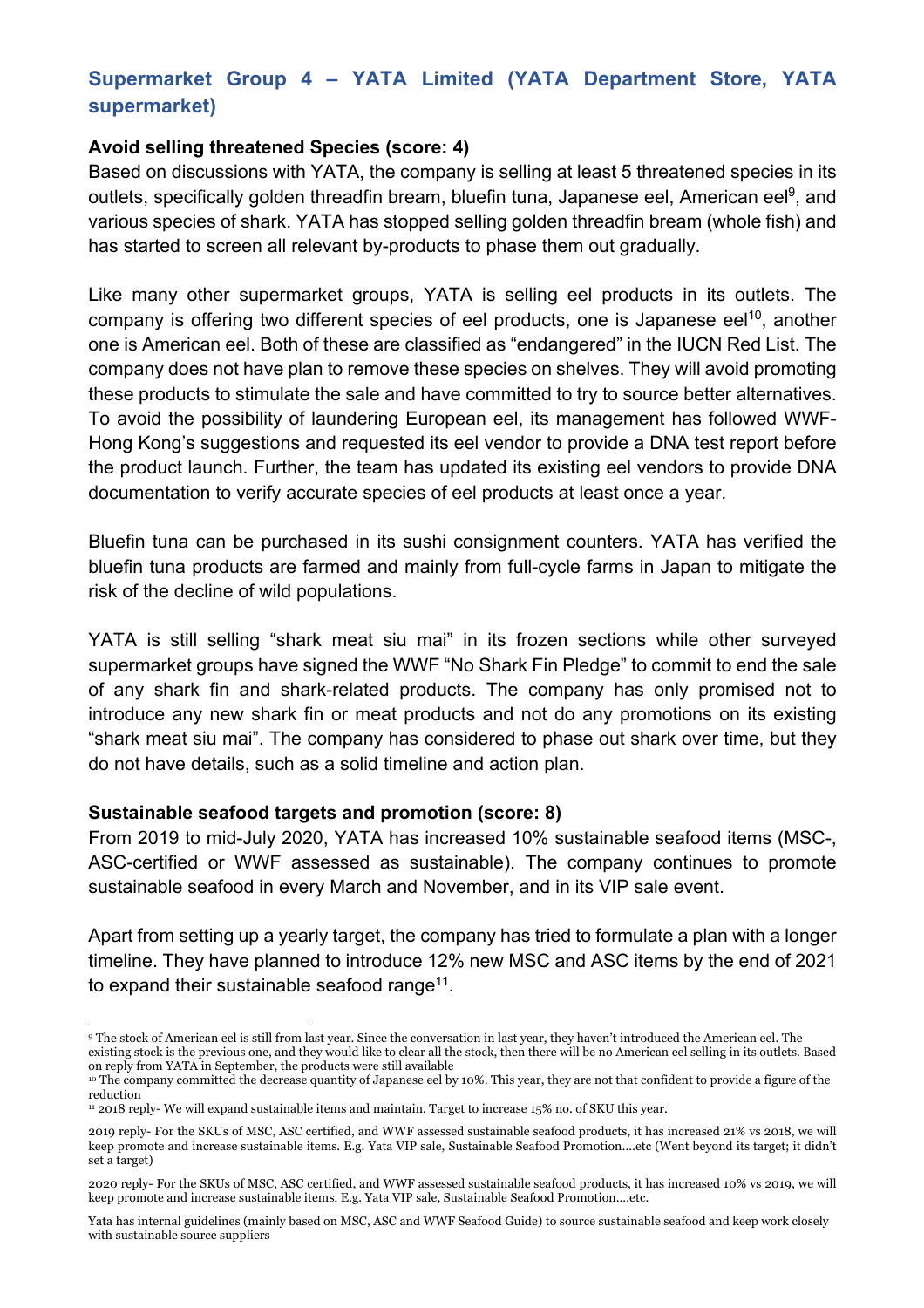# **No harmful chemicals (including antibiotics) (score: 7)**

Since 2019, YATA has conducted regular chemicals test for harmful chemicals, including antibiotics and heavy metals, twice a year. To be cautious on the food safety issue, its Quality Assurance team keeps monitoring on food safety alert from different countries. If necessary, the company will conduct additional testing.

# **Proper labels with detailed information (score: 8)**

The company added scientific names and production methods on all frozen shellfish products in 2019. To enhance seafood transparency in its operations, the company has set a target to add scientific names on all frozen crustacean products. This is approximately 13% of the stock-keeping in its seafood department, by the  $3<sup>rd</sup>$  quarter in 2020. Therefore, more than one-third of its frozen seafood products will be labeled with species details by the end of 2020. By the second quarter of 2021, the production method will be listed on the tags of all wild-caught seafood products.

# **Eliminate alleged human rights abuse (score: 9)**

As of the 4<sup>th</sup> quarter of 2019, YATA started to collect information about factory facilities and operation procedures from its seafood vendors and discussed human rights abuse issues with its suppliers. Human right is one of the main concerns of the company, so its management has already introduced its "Labor Right Policy for Suppliers" to their seafood vendors in July 2020.

# **Public announcements (score: 8)**

YATA sources more sustainable seafood products that are certified by MSC, ASC or assessed by WWF. The company places tag with WWF seafood logos or display board with sustainable seafood message in its outlets to encourage consumers to purchase those products. Seafood sustainability is one of YATA's stated corporate goals, so they will launch at least two sustainable seafood campaigns.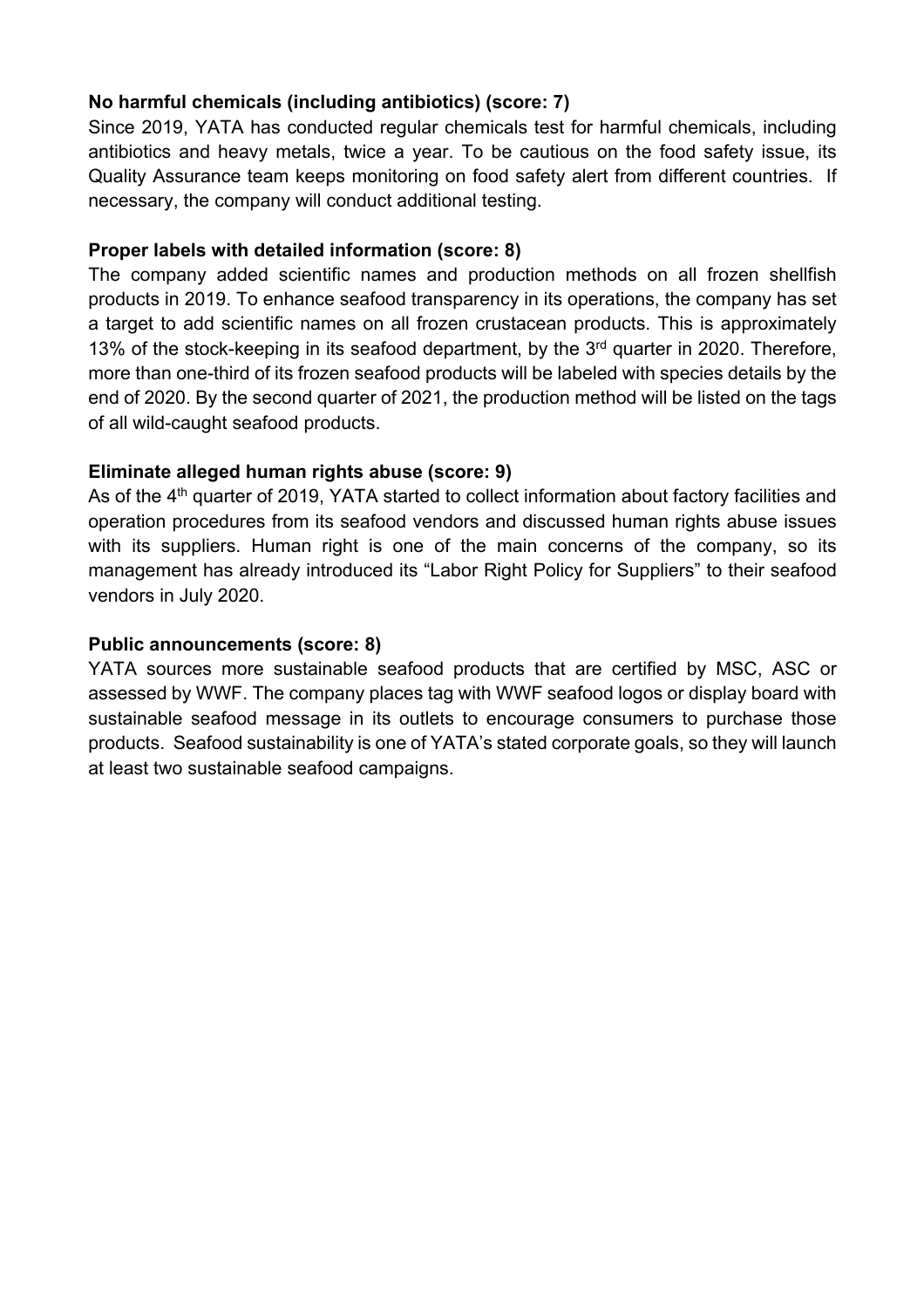# **Supermarket Group 5 – CEC International Holdings Ltd. (759 Store, 759 Store Frozen Market and 759 Store Supermarket)**

#### **Avoid selling threatened species (score: 6)**

Currently, 759 is selling Japanese eel products at its outlets. Due to the possibility of laundering smuggled European eel in its supply chain, the company is verifying the exact species of the eel product. The company has also decreased the volume of eel products at its outlets.

#### **Sustainable seafood targets and promotion (score: 7)**

Notably, 759 has carried one sustainable seafood item as assessed by WWF-Hong Kong. Further, the company is willing to sell farmed bivalves that are generally regarded as a low environmental risk to enhance its sustainable seafood range. WWF is checking the sustainability status of these specified products.

### **No harmful chemicals (including antibiotics) (score: 5)**

Every batch of 759 seafood products requires a health certificate from the country of origin, and the company requires suppliers to provide a testing report that guarantees the product has passed the chemical regulations from its country of origin. Depending on the risk of particular products, the company will select random samples for testing in third-party laboratories. Generally, it will do microbiological and *E. coli* tests on frozen seafood labelled "sashimi". Seafood associated with recent food safety issues is also tested. This year, the company has conducted a heavy metal test on oysters. 759 cooperates with their suppliers to perform tests regularly on high-risk products. For example, the company has delivered oysters to labs to conduct a heavy metal test.

#### **Proper labels with detailed information (score: 7)**

The company has improved its labelling on all frozen seafood products with scientific name, country of origin, and production method. To enhance its seafood transparency, its management team is exploring the feasibility to add scientific names and production methods on its canned seafood products $12$ .

## **Eliminate alleged human rights abuse (score: 8)**

The company is formulating its ethical sourcing policy to eradicate slavery issues in its seafood supply chains. It aims to launch the policy by April 2021. Further, the company identifies human right issues in Thai fishing industry. The company has not imported seafood from Thailand. It will remind the suppliers from those risky countries (e.g. in Southeast Asia) to be aware of labor rights issues and they will stop purchasing any products associated with human right issues.

## **Public announcements (score: 6)**

A comprehensive sustainable seafood procurement policy has not yet been established by 759, but it has shared sustainable seafood information and WWF-Hong Kong's seafood guide among staff and suppliers to enhance its seafood sustainability. The company is

<sup>&</sup>lt;sup>12</sup> The canned sardine with proper labels will be replaced if all the cans with old label are sold out. It has been marked in their working plan. At present, the volume of other canned seafood is still too small for us to make such request to our suppliers. 759 will keep close monitoring on this issue and explore such chance whenever feasible.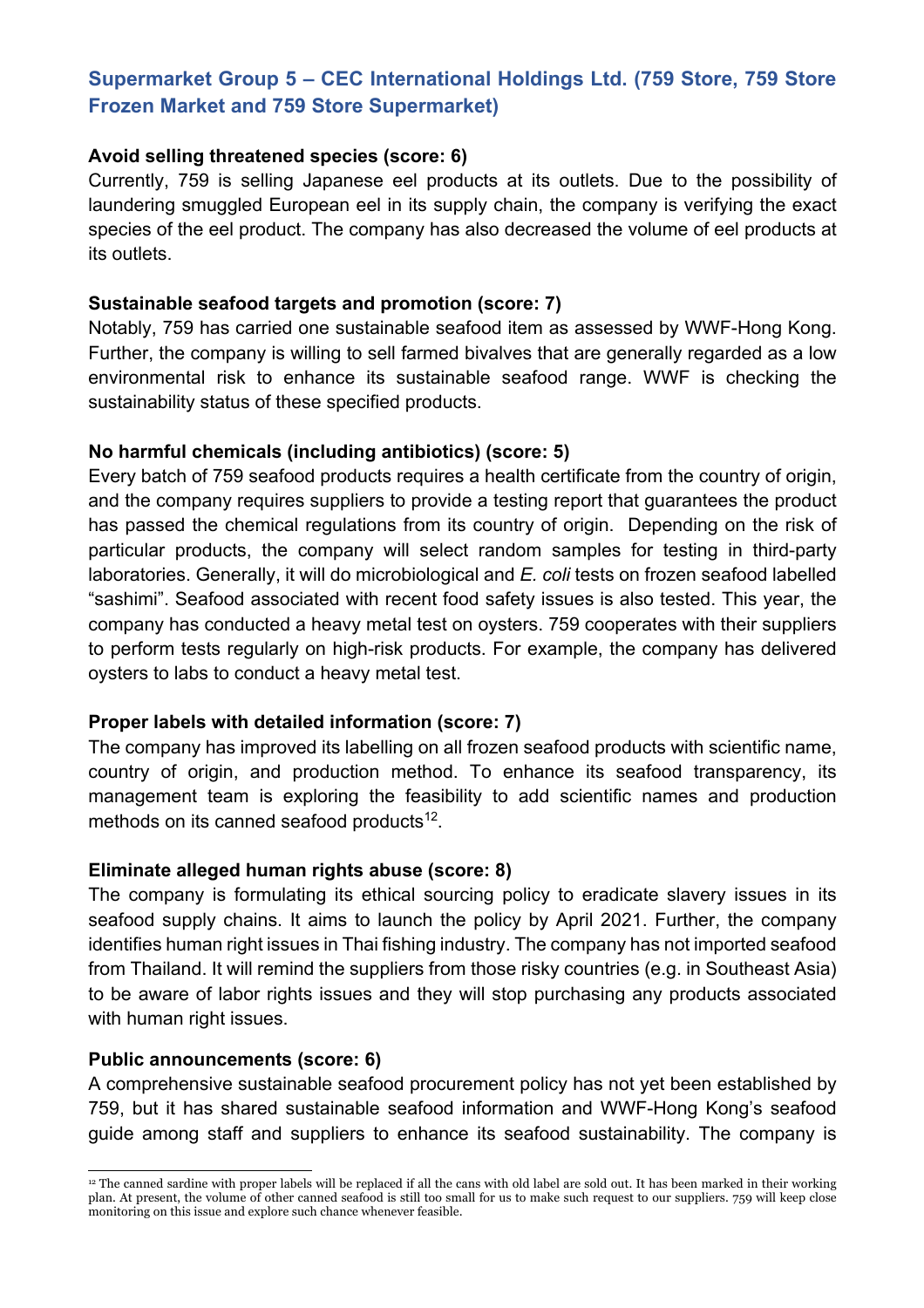placing a shelf talker with WWF-Hong Kong seafood guide logo, which aims to be in place by April 2021 to identify sustainable seafood items.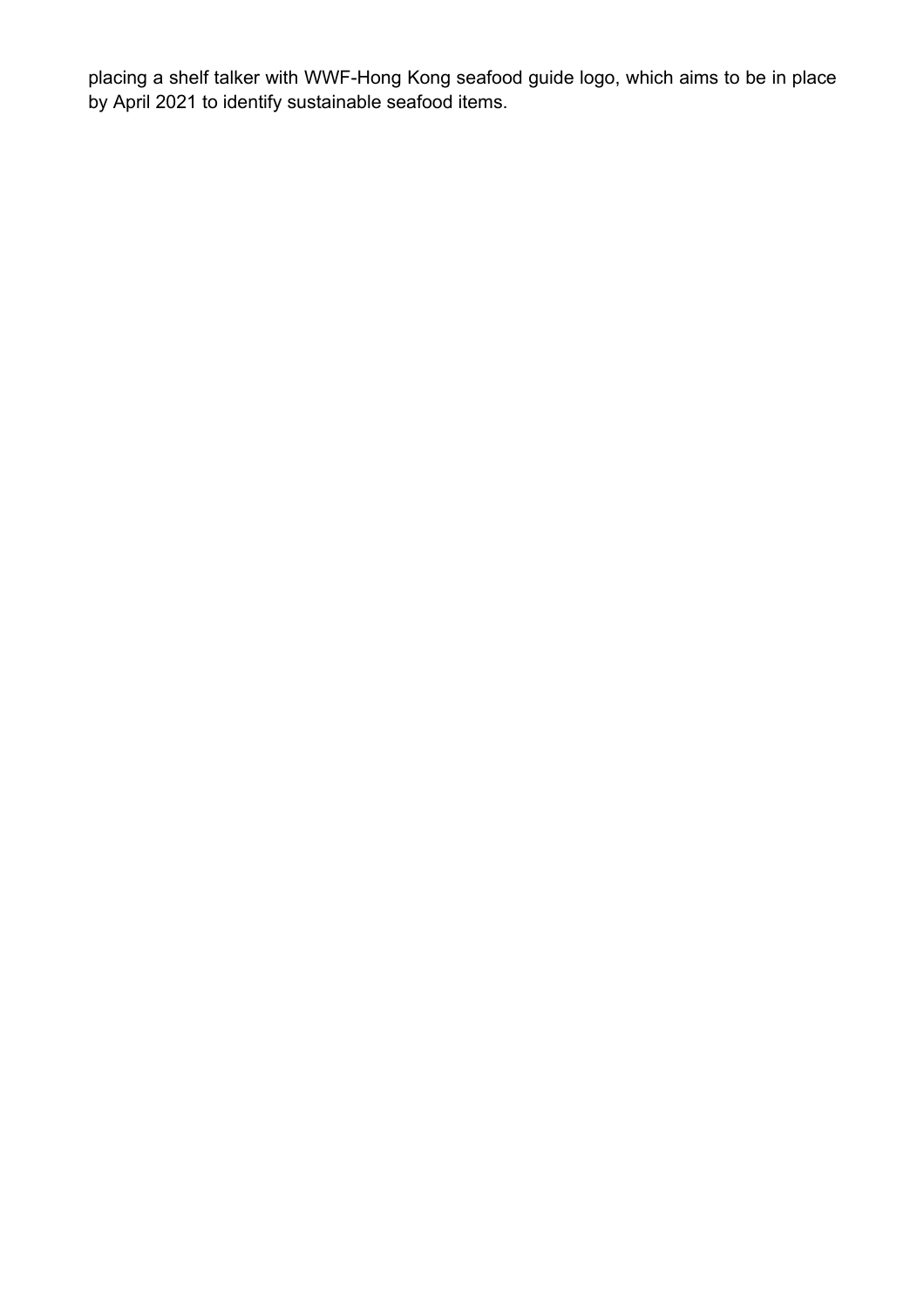# **Supermarket Group 6 – Dairy Farm (Jasons Food & Living, Marketplace by Jasons, Oliver's the Delicatessen, ThreeSixty, Wellcome Supermarket, Wellcome Superstore)**

#### **Avoid selling threatened species (score: 6)**

According to the 2019 Supermarket Scorecard, Dairy Farm outlets were selling golden threadfin bream, Japanese eel, and bluefin tuna (in its consigned sushi sections or counters). The company stopped advertising and active promotions for golden threadfin bream as of May 2018. Compared with its sales volume in 2018, sales for this species have dropped more than 40%. The company has no plans to introduce other golden threadfin bream products, including any by-product of the species, in its product range.

Due to the possibility of laundering smuggled European eel in its supply chain, the company has requested its suppliers to provide DNA test reports with written confirmation to ensure no European eel are sold on shelves. However, the company has not made a commitment to stop selling endangered eels (that is, America eel and Japanese eel) in its outlets.

The company has ensured that all bluefin tuna in its consigned sushi sections or counters are farmed in aquacultures in Japan, Mexico, or the Mediterranean. The species are from full cycled farms. Wellcome is committed to have ongoing discussion with our consigned operators to ensure that more sustainable alternatives to bluefin tuna are available.

#### **Sustainable seafood targets and promotion (score: 8)**

According to Dairy Farm's responses to queries on seafood sustainability progress they stated they have introduced a range of MSC- and ASC-certified seafood products since 2013. The company has introduced over 44 sustainable seafood items and planned to expand its sustainable seafood range to 56 items by the end of 2020. Its management team will review its sustainable seafood target regularly.

The company has placed point of sale materials to pinpoint sustainable seafood products at its outlets in order inform buyers. It has monthly press promotions on sustainable seafood and promotion on endangered species has been progressively reduced. However, a timebound action plan was not made available.

#### **No harmful chemicals (including antibiotics) (score: 4)**

Dairy Farm regularly tests for the most commonly found contaminants, such as malachite green, heavy metals, and nitrofurans (an antibiotic). The frequency of the tests is not disclosed.

The retailer keeps in contact with the Centre for Food Safety to ensure that the products sold in its outlets are safe to consume. If any excessive use of chemicals or banned chemicals is found, the company will stop selling the suspect seafood products immediately.

#### **Proper labels with detailed information (score: 7)**

Dairy Farm has requested suppliers to add scientific names and "wild-caught" on seafood products. The retailer has requested suppliers to provide the scientific name and indicate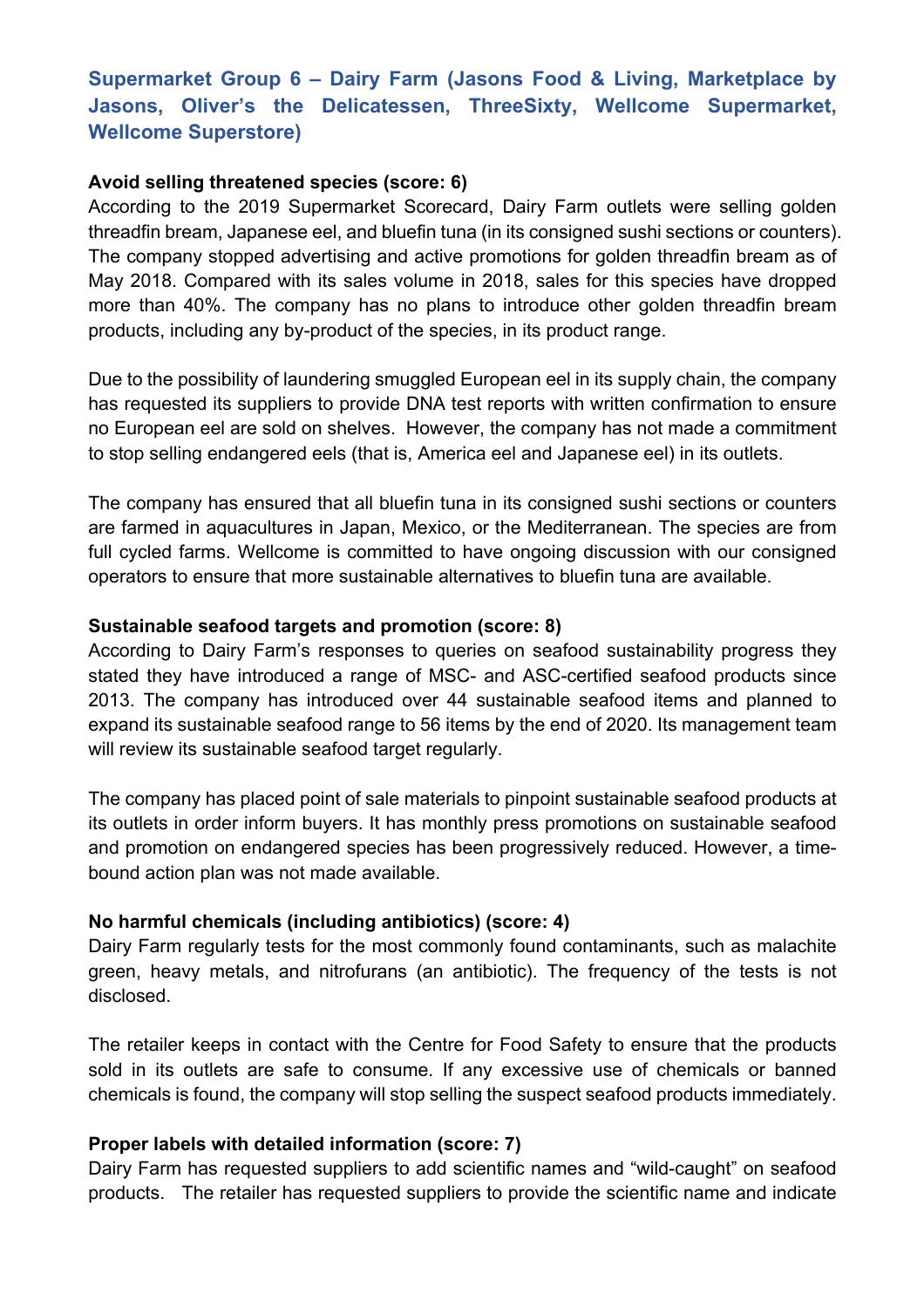if products are "wild-caught" on the packaging. Around 70% of new introduced items s added the scientific name on packaging as of 21 September 2020.

#### **Eliminate alleged human rights abuse (score:6)**

Dairy Farm requests its suppliers to provide supporting documents to prove that products meet the standards and requirements of local regulations and do not involve any labor exploitation, slavery, or human trafficking. Further, Dairy Farm is strengthening its code of conduct to ensure all suppliers comply with local and international regulations. However, details and timeline have not been provided to us.

#### **Public announcements (score: 6)**

In May 2018, Dairy Farm set-up a sustainable seafood programme requiring MSC, ASC or BAP certificates at Wellcome outlets and plans to gradually increase the variety of sustainable seafood it stocks. This plan has not been publicly announced on its website.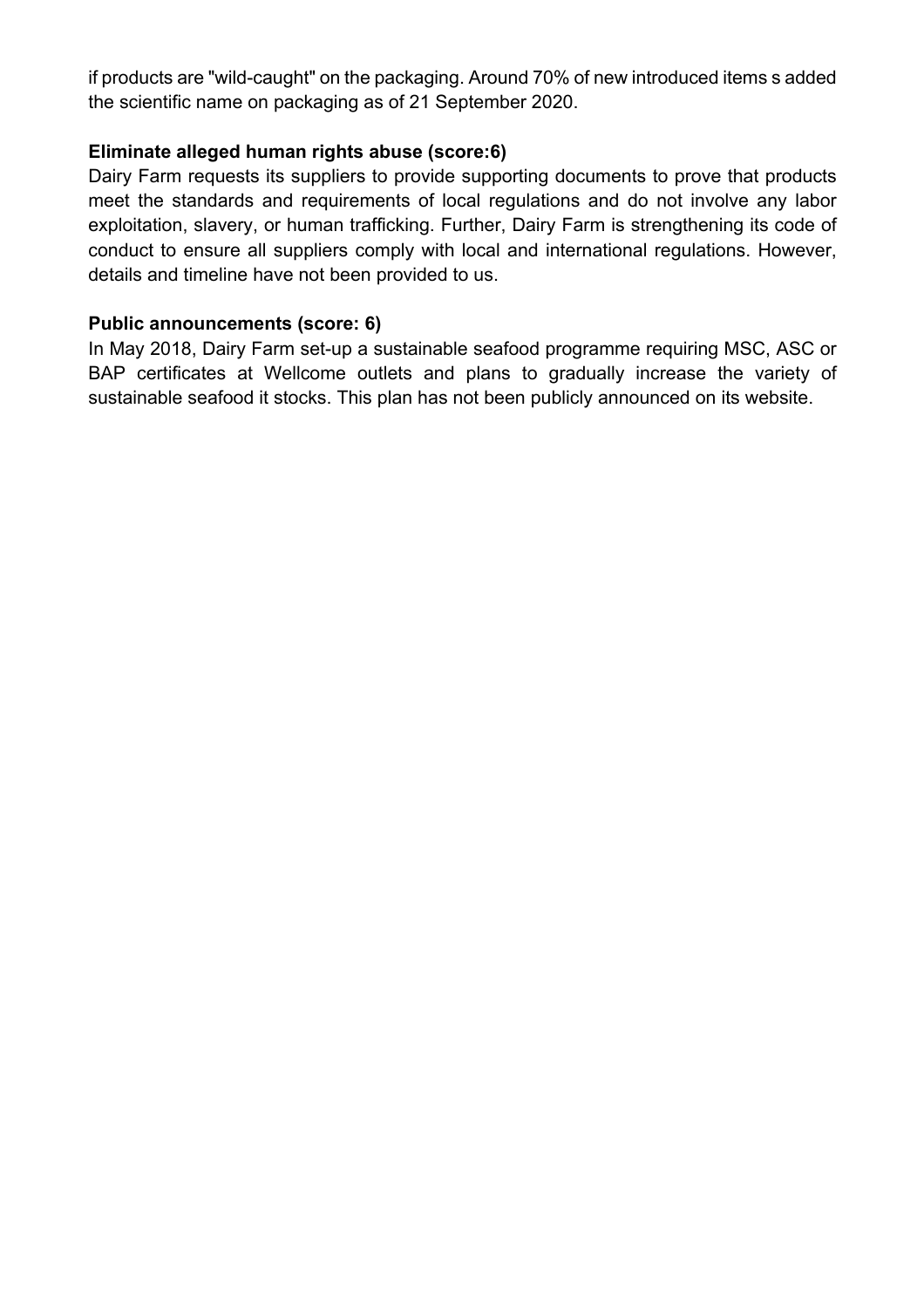# **Supermarket Group 7 – CR Vanguard (CR Vanguard, U select)**

### **Avoid selling threatened Species (score: 7)**

CR Vanguard was selling two threatened species, golden threadfin bream and eels, in its outlets. CR Vanguard confirmed its canned eel products are not endangered eel species. They state that there is no golden threadfin bream being sold, even by-products like fish balls or imitation crab sticks in its operations.

#### **Sustainable seafood targets and promotion (score: 6)**

The company states that it is currently selling 5 MSC- or ASC-certified seafood products. The company has worked with its supplier to arrange Alaska seafood promotion that covers two certified seafood products. However, it is unclear how CR Vanguard intends to expand its sustainable seafood range and launch promotional activities in the coming months.

#### **No harmful chemicals (including antibiotics) (score: 5)**

CR Vanguard states the company is monitoring chemicals on seafood products. The company asks seafood suppliers to provide a health certificate and test reports on particular chemicals, for example, malachite green.

#### **Proper labels with detailed information (score: 5)**

CR Vanguard will continue to list scientific names and country of origins as long as they are able to get those details from distributors, agents, or suppliers accurately. At the same time, its management will keep encouraging its distributors, agents, or suppliers to provide production method on prepacked seafood products. The company has not provided updates on its progress to improve its seafood transparency.

## **Eliminate alleged human rights abuse (score: 4)**

CR Vanguard has confirmed they will consider human right issues as one of the factors to do seafood sourcing. There is currently no formal code of conduct for its suppliers to sign at this stage.

## **Public announcements (score 1 out of 10)**

CR Vanguard has not disclosed its sustainable seafood procurement policy. The company has no stated intention to hold promotional activities to promote sustainable seafood in its outlets.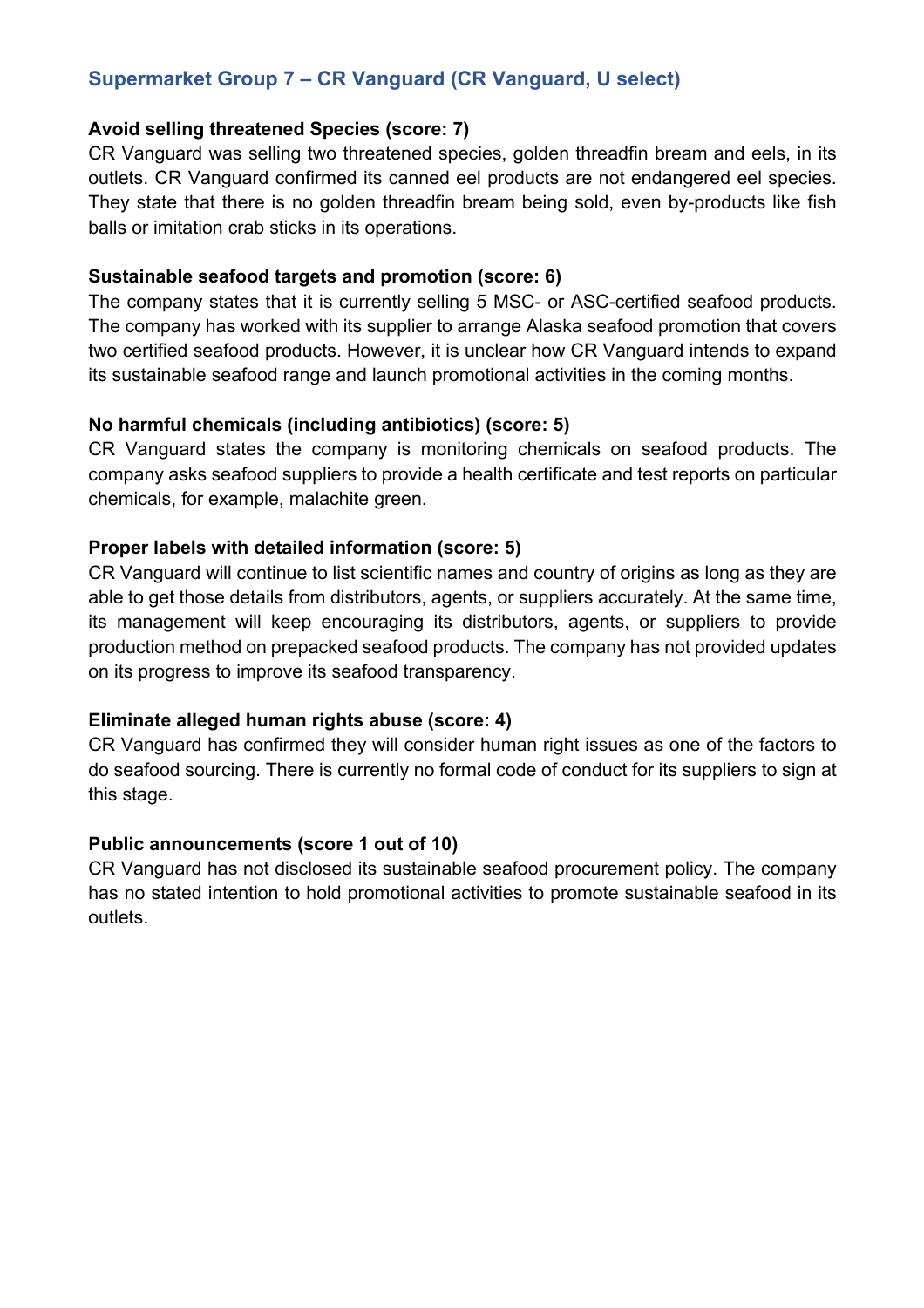# **Supermarket Group 8 – Dah Chong Hong Holdings Limited (DCH) - (DCH Food Mart Deluxe and DCH Food Mart<sup>13</sup>**)

#### **Avoid selling threatened species (score: 0)**

Since the 2019 scorecard, DCH has not shared an update on their existing sustainable seafood procurement policy. WWF-Hong Kong invited its senior management to share their works in June 2020, but they have not yet responded.

#### **Sustainable seafood targets and promotion (score: 0)**

DCH has not provided any information about this area.

#### **No harmful chemicals (including antibiotics) (score: 0)**

The company has not provided information.

#### **Proper labels with detailed information (score: 0)**

The company has not shared details with WWF-Hong Kong, so this area cannot be evaluated.

#### **Eliminate alleged human rights abuse (score: 0)**

The company has not provided an update or disclosed its policy on human right publicly.

#### **Public announcements (score: 0)**

DCH has not provided information.

<sup>&</sup>lt;sup>13</sup> Emailed to them 3 times, no reply from its senior management